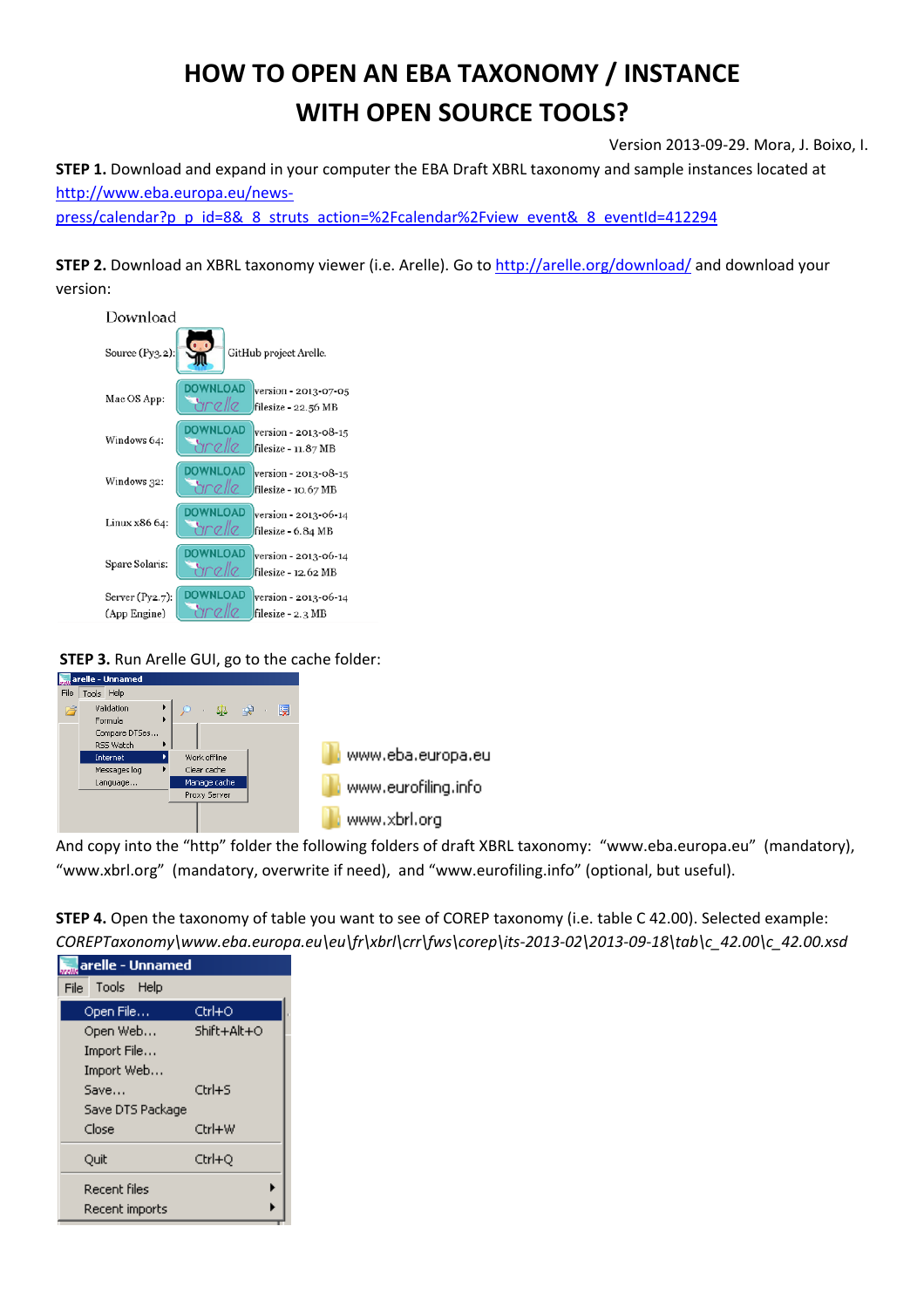#### **STEP 5.** You must see C 42 taxonomy as something like this:<br>**F**a real responsed to the set of the set of the set of the set of the set of the set of the set of the set of the set of the set of the set of the set of the se 8888 . ஓ. ஓ. . ஜ DTS Properties DTS Properties Rendering Dimension Rendering  $\boxed{\begin{tabular}{|c|c|} \hline \quad \quad & \quad \quad & \quad \quad & \quad \quad \\ \hline \quad \quad & \quad \quad & \quad \quad \\ \hline \quad \quad & \quad \quad & \quad \quad \\ \hline \quad \quad & \quad \quad & \quad \quad \\ \hline \quad \quad & \quad \quad & \quad \quad \\ \hline \end{tabular}}$  $\boxed{\mathsf{eba\_OF:} \times 2} \begin{array}{|l|} \mathsf{eba\_OF} \\ \hline \times 2 \end{array}$  $\text{eba\_OF} \text{m2} \begin{array}{|c|} \text{eba\_OF} \\ \text{m2} \end{array}$  $\begin{array}{c} \texttt{eba\_OF}{::}{\times}10 \\ \texttt{ex10} \end{array} \begin{array}{c} \texttt{eba\_OF} \\ \texttt{ex10} \end{array}$  $\overline{\text{eba\_OF:} \times 10} \xrightarrow{\text{eba\_OF}}$  $\frac{e^{1/2} \cdot 10^{10} \cdot 10^{10}}{e^{1/2} \cdot 10^{10}} = \frac{e^{1/2} \cdot 10^{10}}{e^{1/2} \cdot 10^{10}} = \frac{e^{1/2} \cdot 10^{10}}{e^{1/2} \cdot 10^{10}} = 0.$  $\boxed{\mathsf{eba\_OF:} \times 2} \quad \substack{\mathsf{eba\_OF}}{\simeq 2}$  $_{\rm eba\_OFix10}$   $_{\rm ex10}^{\rm eba\_OF}$  $\boxed{\mathsf{eba\_OF}{:}{\mathsf{x10}}\,\mathsf{\overset{\mathsf{eba\_OF}}{:}{\mathsf{x10}}}}$ <u>i e d</u> 国国  $\mathbb{E}$  $\begin{tabular}{|c|c|} \hline messages & Concepts & Concepts \\ \hline \textbf{loaded in 0.08} & sees \\ \hline no relationships for Presidentation \\ \hline \end{tabular}$  $\Box$  (click in the table surface to display Lang options)<br>  $\frac{1}{\text{File}}$ arelle - c\_42.00.xsd<br>File Tools Help Die Contras | Die Contras | Die Contras | Die Contras | Die Contras | Rendering | Die ensisten | Rendering |<br>Die Contras | Die Contras | Rendering | Die ensisten | Rendering | Die ensisten | Rendering | Die ensisten | R El tab.xsd - schema Options  $\rightarrow$   $\left\vert \frac{}{\text{eba\_OF}} \right\vert$  $\boxed{\mathsf{eba\_OF}{::}{x10}}\xrightarrow[11]{\mathsf{eba\_OF}}$  $eba_0F$ :x10 $\frac{eba_0F}{x10}$ eba\_BA:x11  $\begin{array}{|l|}\n\hline\n\text{eba\_OF} & \text{eba\_OF} \\
\hline\n\text{eba\_OF} & \text{pca\_OF}\n\end{array}$  $\frac{1}{100}$  eba\_OF:x10<br> $\frac{100}{100}$  OF  $\left[{\rm eba\_OF}{\rm x10}\right]_{\rm 1X10}^{\rm 100}$  $\frac{1}{\sqrt{2}}$ 1 பி **z[x]** 国  $\begin{tabular}{|c|c|} \hline messages & \texttt{Concepts} & \texttt{Concepts} \\ \hline loaded in 0.08 sets & \texttt{no relationship} for \texttt{Presentation} \\ \hline \end{tabular}$  $\exists$  (Select Language = "en" to display labels)  $\frac{1}{\sqrt{2}}$  arelle - c\_42.00 ssd<br>File Tools Help<br> $\frac{1}{\sqrt{2}}$  +  $\frac{1}{\sqrt{2}}$  +  $\frac{1}{\sqrt{2}}$  +  $\frac{1}{\sqrt{2}}$  $-10 \times$  $\mathcal{Q}=\mathcal{Q}=\mathcal{Q}$ DTS Properties DTS Properties | Rendering | Dimension | Rendering |<br>|- | C 42.00 (LR3) Alternative definition of capital 피 tab.xsd - scheme  $\begin{array}{c} \text{Amount} \\ 010 \end{array}$ Common Equity Tier 1 capital - fully phased-in definitio 010 Common Equity Tier 1 capital - transitional definition<br>Total own funds - fully phased-in definition  $\begin{array}{r} 020 \\ 030 \end{array}$ )<br>Win funds<br>Regulatory adjustments - CET1 - fully phased- in definition 040  $\alpha$ Regulatory adjustments - CET1 - transitional definition 060<br>Regulatory adjustments - Total own funds - fully phased-in definition 070 Regulatory adjustments - Total own funds - transitional definition 080  $\begin{tabular}{|c|c|} \hline \multicolumn{1}{|c|}{\textbf{A}} & & & & \multicolumn{1}{|c|}{\textbf{B}} \\ \hline messages & \multicolumn{1}{|c|}{\textbf{Concepts}} & \multicolumn{1}{|c|}{\textbf{Concepts}} \\ \hline \multicolumn{1}{|c|}{\textbf{Inadd in 0.08 sets}} & & \multicolumn{1}{|c|}{\textbf{Concepts}} \\ \hline \multicolumn{1}{|c|}{\textbf{Inordations}} & \multicolumn{1}{|c|}{\textbf{In}} \\ \hline \multicolumn{1}{|c|}{\textbf{Inordations}} & \multicolumn{1}{|c|$ ي ات **x[x]** r  $\mathbf{E}$ (et violà)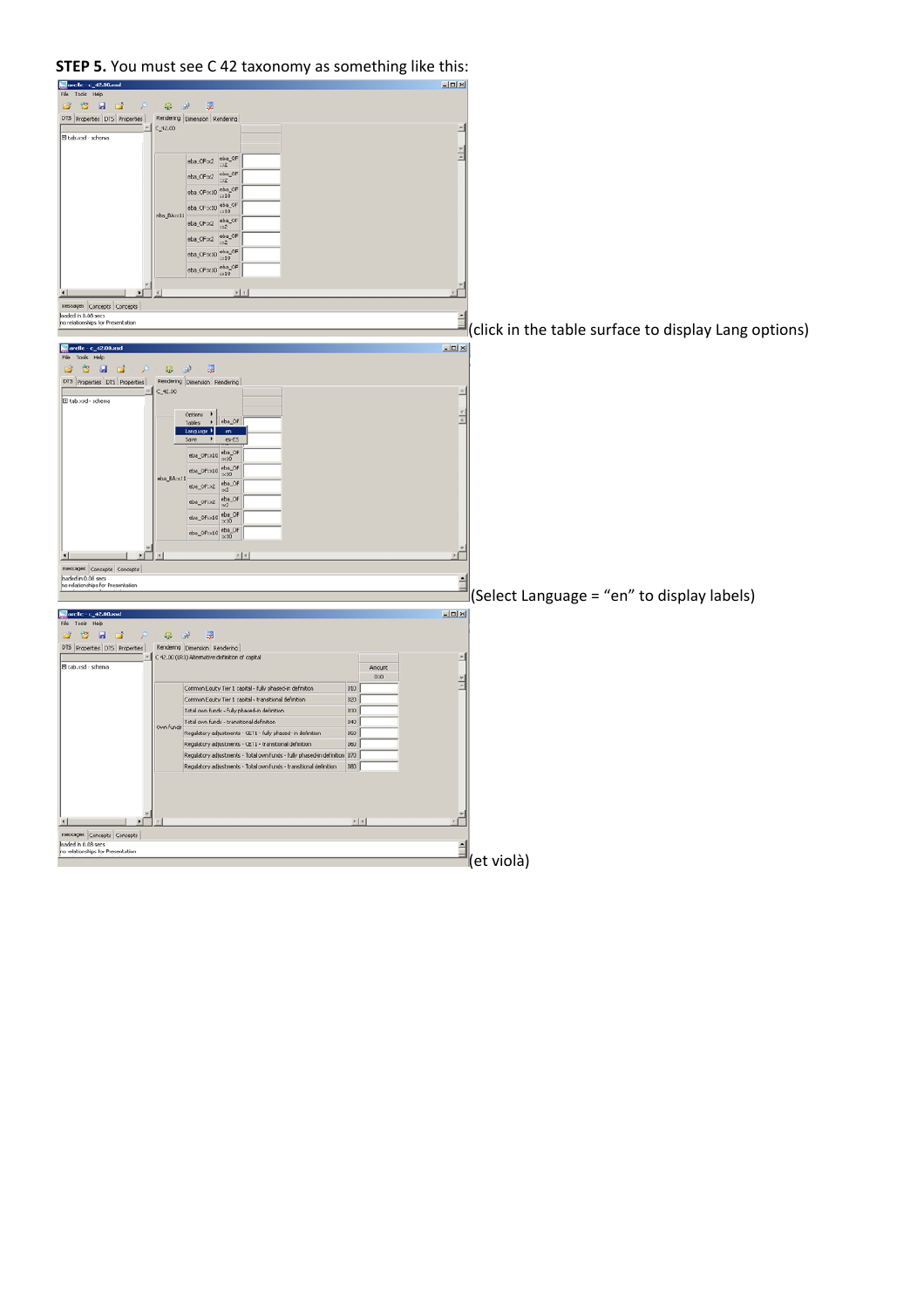## **STEP 6.** You can also load C 42 as XBRL instance document

### (Selected example: \Sample instances\Non‐formula valid examples\corep\its‐2013‐